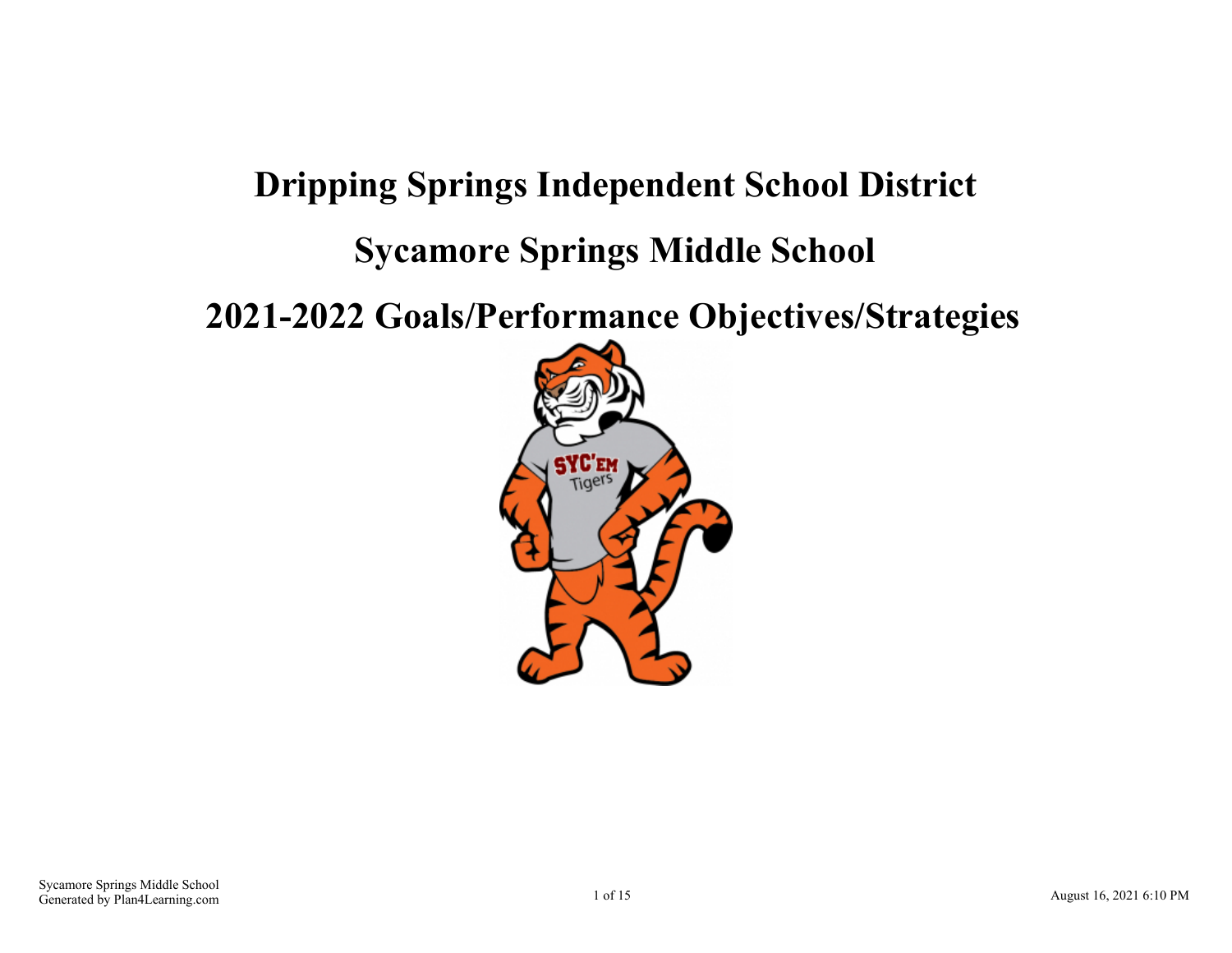# **Mission Statement**

We ensure all our learners grow their unique talents through future-ready experiences that inspire collaboration, creativity, critical thinking, resilience and compassion. We foster an enduring, intellectual curiosity that empowers learners to understand and positively impact their local and global communities.

# **Vision**

Inspiring innovation through exploration and discovery.

# **Value Statement**

SSMS Beliefs and Commitments:

Beliefs:

- We believe creative autonomy intrinsically motivates children to learn from failure, to build on success, and to discover their own unique talents and passions.
- We believe guiding and fostering critical thinking skills for all learners allows them to positively contribute to society and adapt to their ever-changing environments.
- We believe it is the collective responsibility of our life changers, the learner, the family and the community to create a safe, compassionate and diverse environment in  $\bullet$ order to cultivate, celebrate and foster the strengths and differences of each learner.

Commitments:

- We are committed to providing authentic future-ready and purposeful, life-worthy learning experiences.
- We are committed to building genuine relationships that support a diverse community of acceptance, respect, integrity, accountability, kindness and compassion.  $\bullet$
- We are committed to entrusting the staff, the family, and the community as collaborators and innovators to support students on their path towards personal excellence.  $\bullet$
- We are committed to modeling life-long learning by valuing and encouraging unique independent thinking, risk-taking, creativity and determination.  $\bullet$

 $\bullet$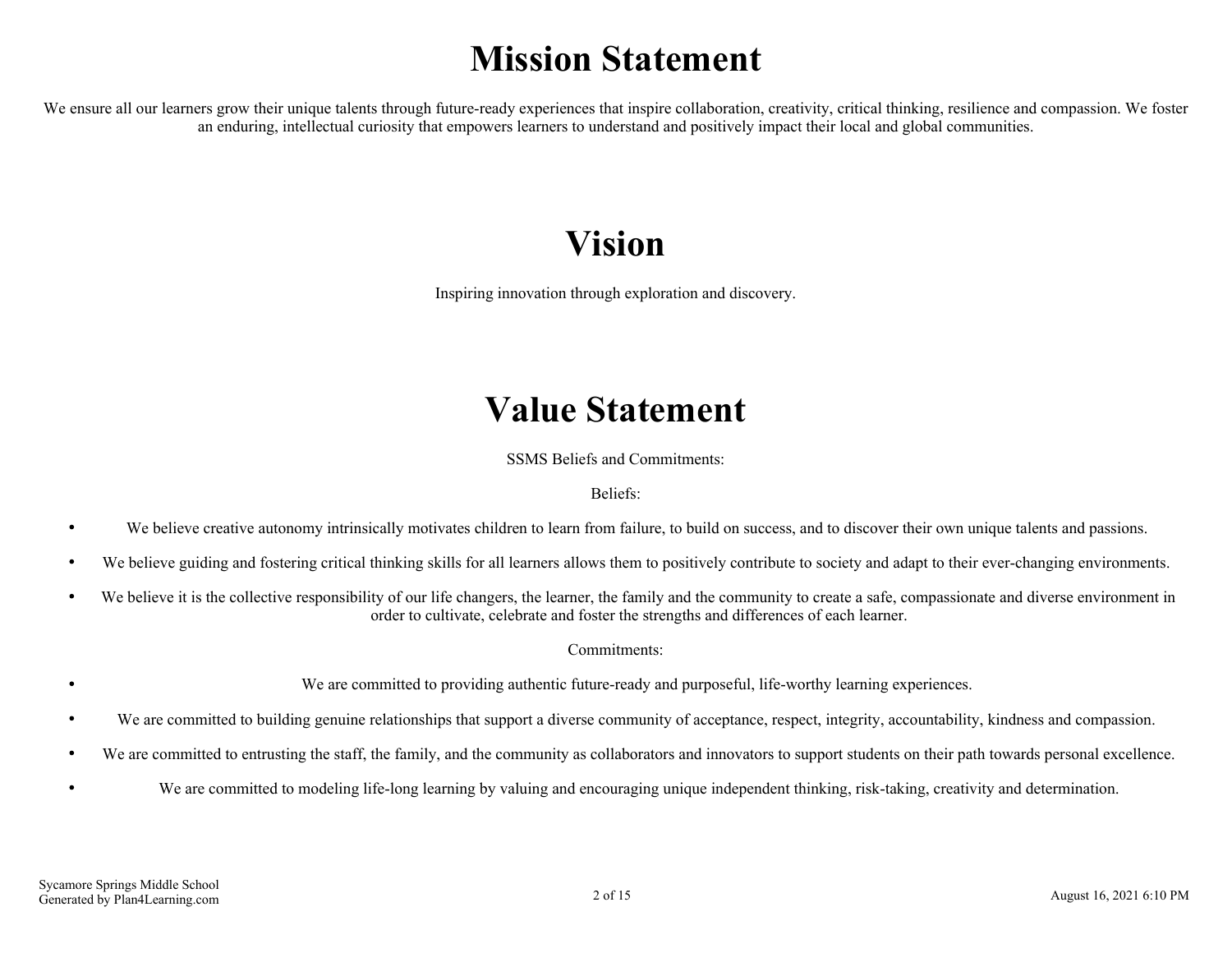## **Table of Contents**

| Goals                                                                                                                                                                                                                                                                                                                                                |    |  |
|------------------------------------------------------------------------------------------------------------------------------------------------------------------------------------------------------------------------------------------------------------------------------------------------------------------------------------------------------|----|--|
| Goal 1: Student Achievement: DSISD Life Changers will holistically and strategically develop and support the academic growth of all students.                                                                                                                                                                                                        |    |  |
| Goal 2: Staff Quality, Recruitment, and Retention: Support the vision and mission of the district by placing a Life Changer in every position.                                                                                                                                                                                                       |    |  |
| Goal 3: School Culture, Communication, and Compliance: All students will be educated in a safe environment that promotes collaborative and positive communication<br>within the organization that effectively and efficiently manages operational, programmatic, and fiscal compliance.                                                              | Q  |  |
| Goal 4: Social-Emotional, Mental, and Health Wellness: DSISD will support and enhance students' social and emotional skills, attitudes, relationships, academic<br>performance, and perceptions of classroom and school climate through comprehensive social-emotional/counseling and health wellness programs designed to address<br>student needs. | 11 |  |
| Goal 5: Parent Engagement: DSISD will increase parent engagement and stakeholder involvement at both the campus and district level by making families feel<br>welcomed through building meaningful connections and increased communication throughout the district and on all campuses.                                                              |    |  |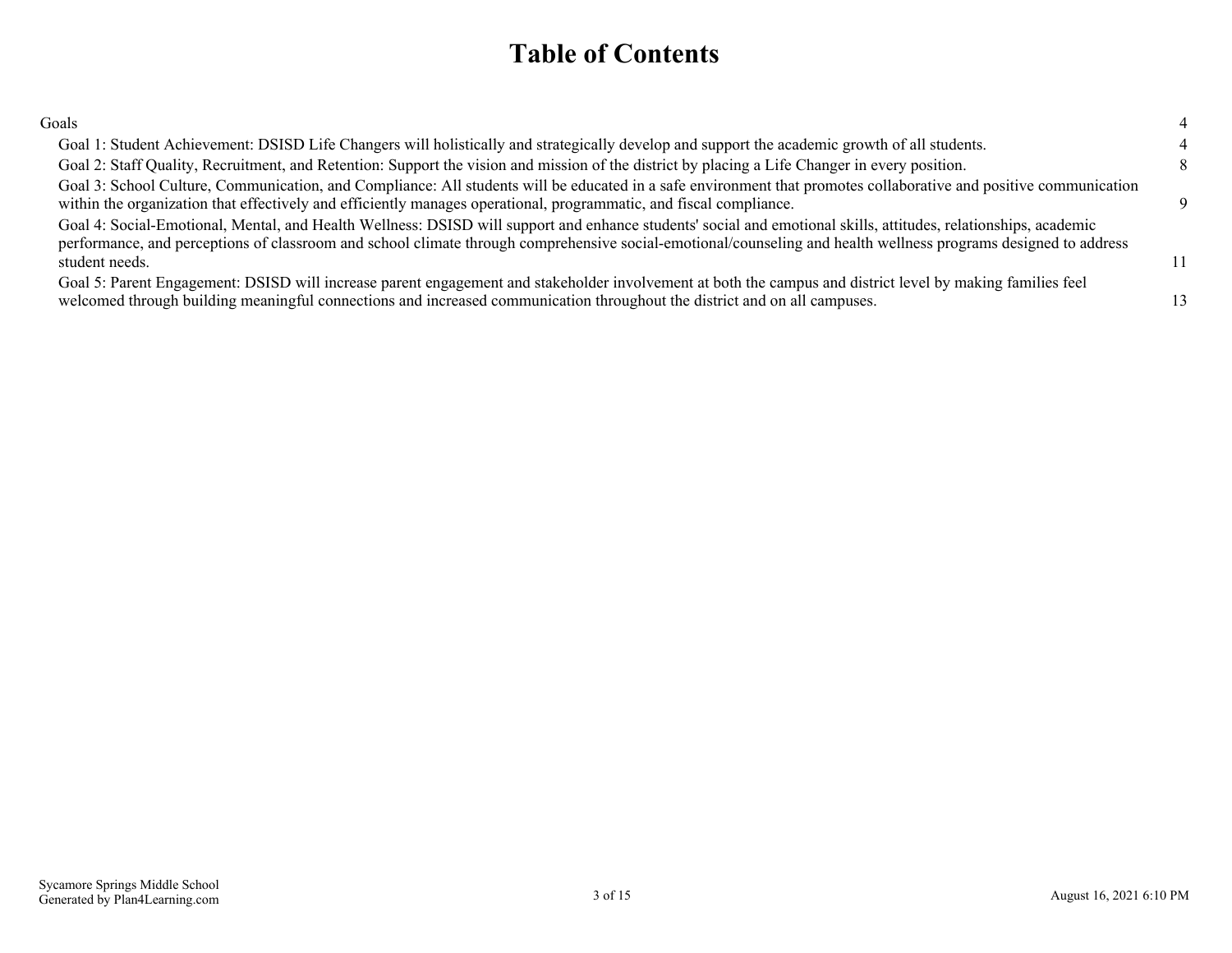# **Goals**

<span id="page-3-0"></span>**Goal 1:** Student Achievement:

DSISD Life Changers will holistically and strategically develop and support the academic growth of all students.

**Performance Objective 1:** Students will demonstrate growth from previous years as measured by multiple data sources.

**Evaluation Data Sources:** STAAR/EOC/TELPAS/MAP/TPRI/Common Formative Assessments/Attendance/Course Completion/Professional Learning Opportunities/

| <b>Strategy 1 Details</b>                                                                                                                                                                                                                                                                                                                                                                                                              | <b>Reviews</b>   |                                      |                |                  |
|----------------------------------------------------------------------------------------------------------------------------------------------------------------------------------------------------------------------------------------------------------------------------------------------------------------------------------------------------------------------------------------------------------------------------------------|------------------|--------------------------------------|----------------|------------------|
| Strategy 1: Instruction: The campus will provide TEKS based, evidence-based, instructional resources, instructional                                                                                                                                                                                                                                                                                                                    |                  | <b>Formative</b>                     |                | <b>Summative</b> |
| planning, professional development, and instructional technology across all subject areas. Teachers will analyze<br>common assessment results by student by skill to make instructional adjustments to Tier I instruction and determine<br>student needs for Tier 2.                                                                                                                                                                   | Sept             | <b>Nov</b>                           | Mar            | <b>May</b>       |
| Strategy's Expected Result/Impact: Increase in mastery by 4% for each STAAR assessment in Spring of<br>2022 (CAMPUS WIG #1) and SSMS will achieve 65 on the Closing the Gaps reading growth status for the<br>Hispanic population, 65 on the Closing the Gaps reading growth status for the Two or More Races population<br>as measured on the STAAR (CAMPUS WIG#2).<br><b>Staff Responsible for Monitoring: Campus administrators</b> |                  |                                      |                |                  |
| <b>Strategy 2 Details</b>                                                                                                                                                                                                                                                                                                                                                                                                              |                  |                                      | <b>Reviews</b> |                  |
| Strategy 2: Reading/Writing/ELA: Teachers will use a common writing rubric from 6-8 grade to analyze student                                                                                                                                                                                                                                                                                                                           |                  | <b>Formative</b><br><b>Summative</b> |                |                  |
| performance.                                                                                                                                                                                                                                                                                                                                                                                                                           | <b>Sept</b>      | <b>Nov</b>                           | Mar            | May              |
| Strategy's Expected Result/Impact: Increase in mastery on STAAR ELA by 4% in Spring 2022 (CAMPUS<br>$WIG \#1)$                                                                                                                                                                                                                                                                                                                         |                  |                                      |                |                  |
| Staff Responsible for Monitoring: Instructional Coach, ELA Department Chair                                                                                                                                                                                                                                                                                                                                                            |                  |                                      |                |                  |
| <b>Strategy 3 Details</b>                                                                                                                                                                                                                                                                                                                                                                                                              |                  | <b>Reviews</b>                       |                |                  |
| <b>Strategy 3:</b> Math: Teachers in math will target essential and enduring standards as they disaggregate common                                                                                                                                                                                                                                                                                                                     | <b>Formative</b> |                                      |                | <b>Summative</b> |
| formative assessments.                                                                                                                                                                                                                                                                                                                                                                                                                 | <b>Sept</b>      | <b>Nov</b>                           | Mar            | <b>May</b>       |
| <b>Strategy's Expected Result/Impact:</b> Increase in mastery by 4% on STAAR assessments in Spring 2021<br>(CAMPUS WIG #1).                                                                                                                                                                                                                                                                                                            |                  |                                      |                |                  |
| Staff Responsible for Monitoring: Instructional Coach/Math Department Chair                                                                                                                                                                                                                                                                                                                                                            |                  |                                      |                |                  |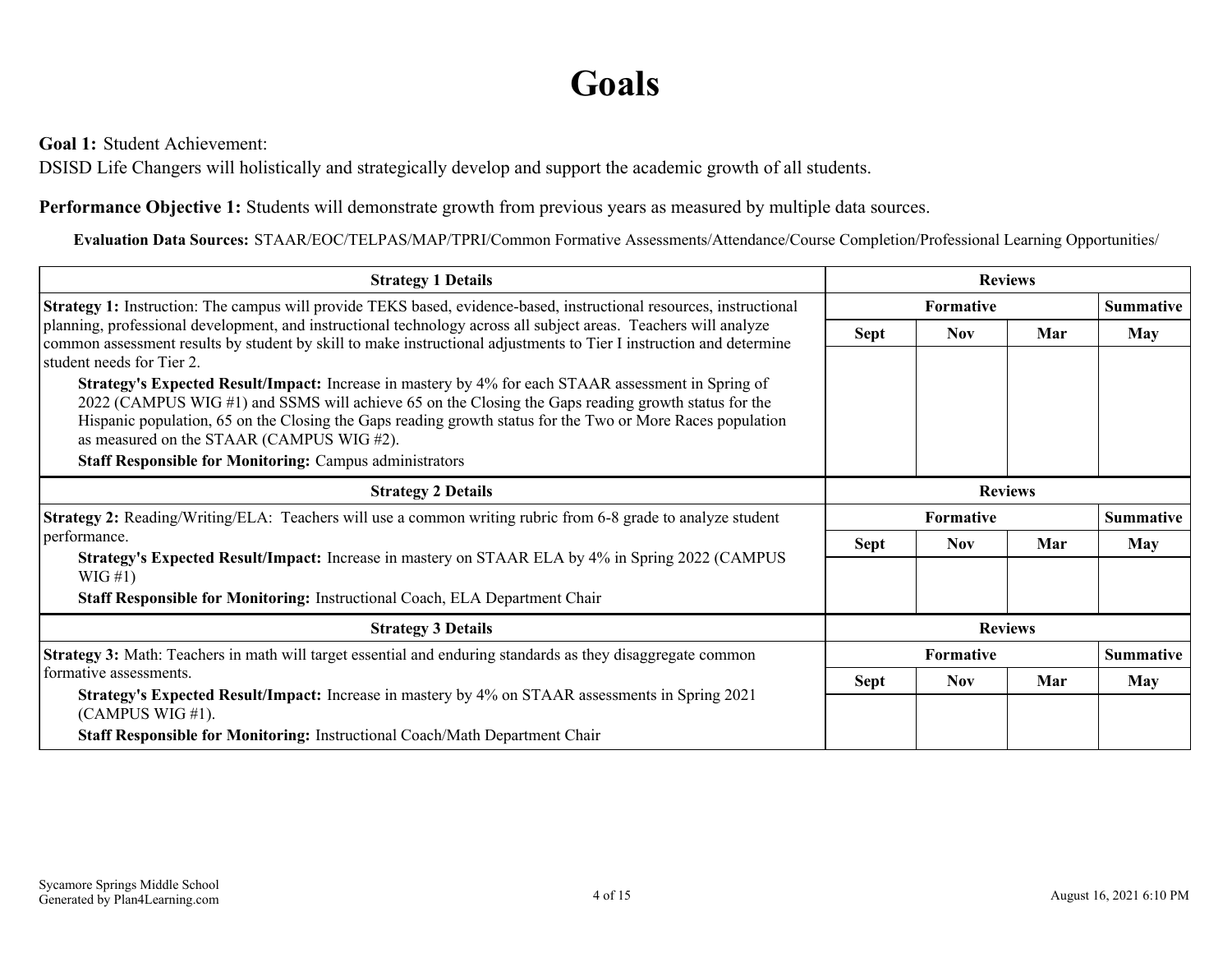| <b>Strategy 4 Details</b>                                                                                                                                                                 | <b>Reviews</b>   |                  |                |                  |
|-------------------------------------------------------------------------------------------------------------------------------------------------------------------------------------------|------------------|------------------|----------------|------------------|
| <b>Strategy 4:</b> Science: Teachers will focus on student mastery of learning targets (essential standards) and evaluate                                                                 |                  | Formative        |                | <b>Summative</b> |
| student performance regularly on common performance assessments.<br>Strategy's Expected Result/Impact: Increase of 4% master on STAAR in Spring 2022 (CAMPUS WIG                          | <b>Sept</b>      | <b>Nov</b>       | Mar            | <b>May</b>       |
| $#1$ ).<br>Staff Responsible for Monitoring: Instructional Coach, Science Department Chair                                                                                                |                  |                  |                |                  |
| <b>Strategy 5 Details</b>                                                                                                                                                                 |                  |                  | <b>Reviews</b> |                  |
| Strategy 5: Social Studies: Teachers will focus on using the strategy of Document Based Questions to develop                                                                              |                  | <b>Formative</b> |                | <b>Summative</b> |
| students critical thinking skills.<br>Strategy's Expected Result/Impact: Increase of 4% mastery on STAAR Social Studies in Spring 2022<br>(CAMPUS WIG #1).                                | <b>Sept</b>      | <b>Nov</b>       | Mar            | May              |
| Staff Responsible for Monitoring: Instructional Coach, SS Dept. Chair                                                                                                                     |                  |                  |                |                  |
| <b>Strategy 6 Details</b>                                                                                                                                                                 | <b>Reviews</b>   |                  |                |                  |
| <b>Strategy 6:</b> Electives: Teachers will focus on creativity and innovation to increase daily engagement of students in                                                                | Formative        |                  |                | <b>Summative</b> |
| learning.<br>Strategy's Expected Result/Impact: Campus attendance will be 97% or higher for the school year<br>(CAMPUS WIG#3)                                                             | <b>Sept</b>      | <b>Nov</b>       | Mar            | May              |
| Staff Responsible for Monitoring: Administrators, attendance clerk.                                                                                                                       |                  |                  |                |                  |
| <b>Strategy 7 Details</b>                                                                                                                                                                 |                  |                  | <b>Reviews</b> |                  |
| Strategy 7: Progress Monitoring: Teachers will monitor student progress through regular universal screeners for                                                                           |                  | <b>Formative</b> |                | <b>Summative</b> |
| reading and math while utilizing data to guide instruction.                                                                                                                               | <b>Sept</b>      | <b>Nov</b>       | Mar            | <b>May</b>       |
| Strategy's Expected Result/Impact: MAP results will be analyzed by the end of September and students<br>identified for Tier 3 instruction will be scheduled into support classes.         |                  |                  |                |                  |
| Staff Responsible for Monitoring: Assistant Principal, math interventionist, ELA interventionist.                                                                                         |                  |                  |                |                  |
| <b>Strategy 8 Details</b>                                                                                                                                                                 |                  | <b>Reviews</b>   |                |                  |
| Strategy 8: Multi-Tiered System of Support (Response to Intervention): Teachers will identify struggling learners                                                                         | <b>Formative</b> |                  |                | <b>Summative</b> |
| through the MTSS (RTI) process and provide instructional methods such as intervention/tutorials for all STAAR/EOC<br>tested subjects.                                                     | <b>Sept</b>      | <b>Nov</b>       | Mar            | May              |
| Strategy's Expected Result/Impact: Tiered intervention taking place daily during Tiger WIN time will<br>support students in achieving mastery who don't do so through Tier I instruction. |                  |                  |                |                  |
| Staff Responsible for Monitoring: English and math teachers, administrators.                                                                                                              |                  |                  |                |                  |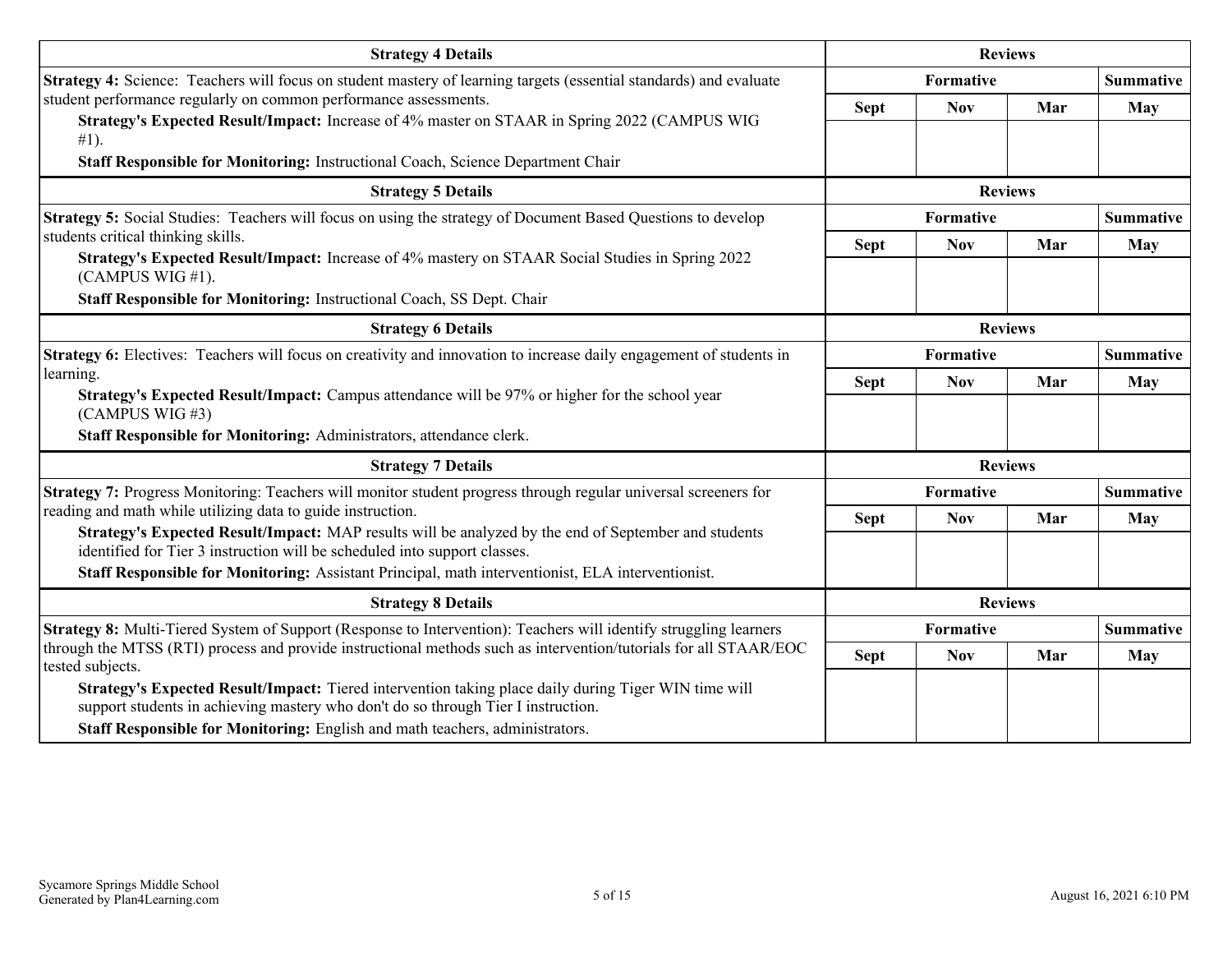| <b>Strategy 9 Details</b>                                                                                                                                                                                                                     | <b>Reviews</b> |                               |                |                  |
|-----------------------------------------------------------------------------------------------------------------------------------------------------------------------------------------------------------------------------------------------|----------------|-------------------------------|----------------|------------------|
| Strategy 9: Data and Assessment: The campus will utilize district assessment procedures to support teachers in the                                                                                                                            |                | Formative                     |                | <b>Summative</b> |
| analysis of data and in making real-time adjustments to both classroom and student-specific instruction.                                                                                                                                      | <b>Sept</b>    | <b>Nov</b>                    | Mar            | <b>May</b>       |
| Strategy's Expected Result/Impact: Teachers will analyze student performance on common formative<br>assessments by student by skill and make instructional decisions to enhance mastery for all students.                                     |                |                               |                |                  |
| Staff Responsible for Monitoring: administrators, department chairs, instructional coaches                                                                                                                                                    |                |                               |                |                  |
| <b>Strategy 10 Details</b>                                                                                                                                                                                                                    |                |                               | <b>Reviews</b> |                  |
| Strategy 10: English Learners: The campus will focus on the development of academic language proficiency level                                                                                                                                |                | Formative                     |                | <b>Summative</b> |
| descriptions for listening, speaking, reading and writing.                                                                                                                                                                                    | <b>Sept</b>    | <b>Nov</b>                    | Mar            | <b>May</b>       |
| Strategy's Expected Result/Impact: Teachers will post learning objectives in lesson plans on Canvas.<br><b>Staff Responsible for Monitoring: LPAC Chair</b>                                                                                   |                |                               |                |                  |
| <b>Strategy 11 Details</b>                                                                                                                                                                                                                    | <b>Reviews</b> |                               |                |                  |
| Strategy 11: Special Education Services: The campus will focus on purposeful instructional planning to enhance                                                                                                                                |                | Formative                     |                | <b>Summative</b> |
| content knowledge of special education teachers for increased academic achievement of students receiving services as                                                                                                                          | <b>Sept</b>    | <b>Nov</b>                    | Mar            | <b>May</b>       |
| identified through the ARD process and documented in their IEP. The campus will follow district established<br>procedures for child find, referrals and evaluations.                                                                          |                |                               |                |                  |
| Strategy's Expected Result/Impact: SSMS will achieve 19% on the Closing the Gaps reading academic                                                                                                                                             |                |                               |                |                  |
| achievement status for the special education population as measured on the STAAR (CAMPUS WIG $#2$ )                                                                                                                                           |                |                               |                |                  |
| Staff Responsible for Monitoring: Instructional coaches, administrators                                                                                                                                                                       |                |                               |                |                  |
| <b>Strategy 12 Details</b>                                                                                                                                                                                                                    |                |                               | <b>Reviews</b> |                  |
| Strategy 12: Dyslexia Services: Students with dyslexia will be identified and evaluated in a timely manner.<br>Accommodations and systematic instruction aligned to the requirements of the Texas Dyslexia Handbook will be                   |                | Formative                     |                | <b>Summative</b> |
| provided.                                                                                                                                                                                                                                     | <b>Sept</b>    | <b>Nov</b>                    | Mar            | <b>May</b>       |
| Strategy's Expected Result/Impact: Students qualifying for dyslexia services will receive services and                                                                                                                                        |                |                               |                |                  |
| support.                                                                                                                                                                                                                                      |                |                               |                |                  |
| Staff Responsible for Monitoring: Dyslexia teacher, campus administrator, District Dyslexia<br>Supervisor/Administrator                                                                                                                       |                |                               |                |                  |
| <b>Strategy 13 Details</b>                                                                                                                                                                                                                    |                | <b>Reviews</b>                |                |                  |
| Strategy 13: 504 Services: Campus administrators will ensure documentation of student accommodations based on                                                                                                                                 |                | Formative<br><b>Summative</b> |                |                  |
| evaluations/data and aligned directly to the student's disability. Teachers will access their student's 504 plans and<br>consistently provide the agreed upon accommodations to ensure ADA compliance for all students with disabilities. The | <b>Sept</b>    | <b>Nov</b>                    | Mar            | May              |
| campus will adhere to established procedures for child find, referrals and evaluations.                                                                                                                                                       |                |                               |                |                  |
| Strategy's Expected Result/Impact: Teachers will unpack 504 accommodation bundles and implement<br>accommodations in the classroom.                                                                                                           |                |                               |                |                  |
| Staff Responsible for Monitoring: Special services staff, 504 coordinator                                                                                                                                                                     |                |                               |                |                  |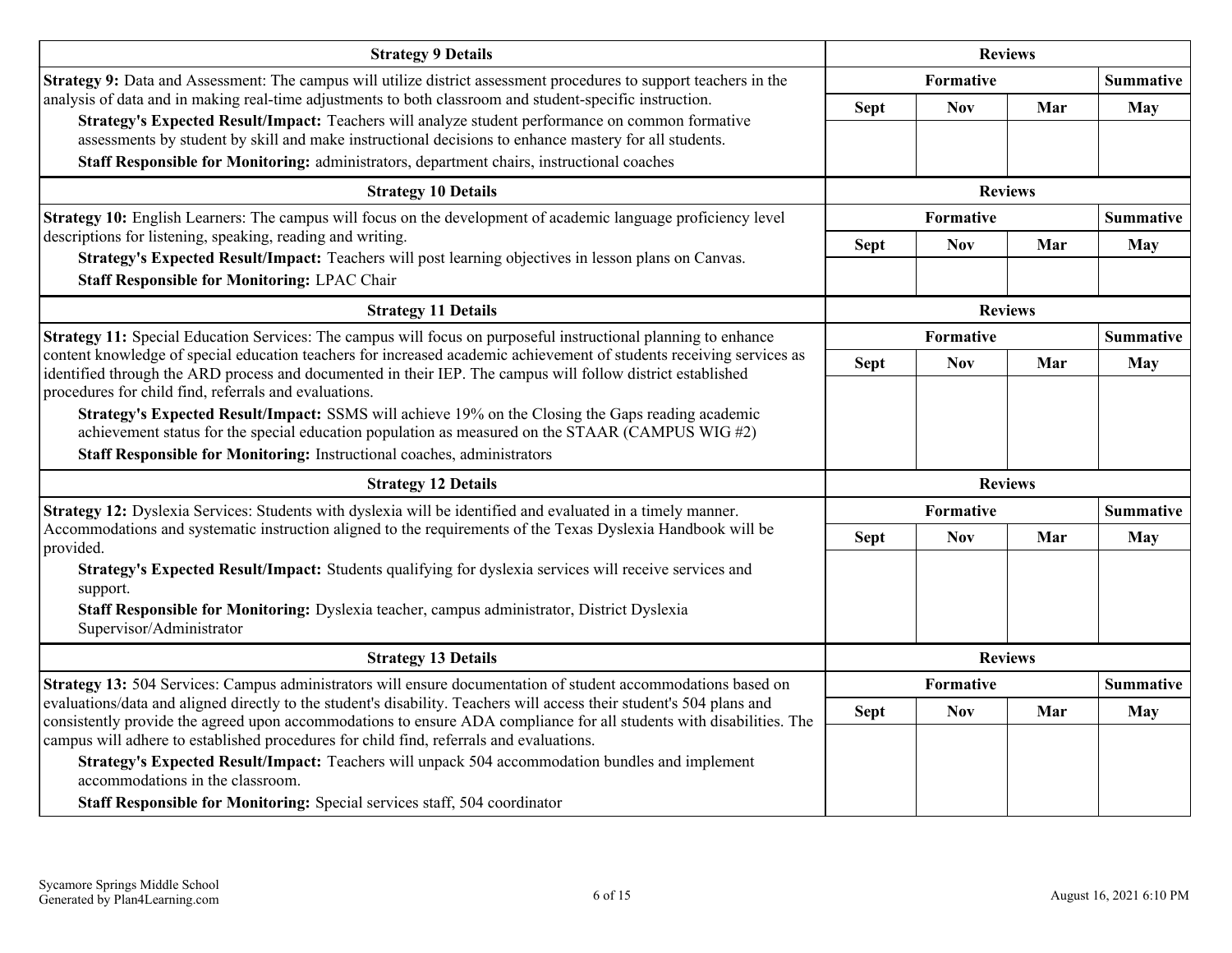| <b>Strategy 14 Details</b>                                                                                                                                                                                                         | <b>Reviews</b> |                  |                |                  |
|------------------------------------------------------------------------------------------------------------------------------------------------------------------------------------------------------------------------------------|----------------|------------------|----------------|------------------|
| Strategy 14: Accelerated Instruction for At-Risk Students: Accelerated instruction will be provided for all students not                                                                                                           |                | Formative        |                |                  |
| meeting the minimum standard on state assessments. These supplemental instructional opportunities can be provided by<br>enrichment classes and other methods during the school year and/or during summer school programs.          | <b>Sept</b>    | <b>Nov</b>       | Mar            | <b>May</b>       |
| Strategy's Expected Result/Impact: Students needing accelerated instruction will increase mastery when<br>taking second and third administration of STAAR reading or math.                                                         |                |                  |                |                  |
| Staff Responsible for Monitoring: ELA and Math department chairs, administration.                                                                                                                                                  |                |                  |                |                  |
| <b>Strategy 15 Details</b>                                                                                                                                                                                                         |                |                  | <b>Reviews</b> |                  |
| Strategy 15: Gifted and Talented: Teachers of G/T students will receive the appropriate amount of professional                                                                                                                     |                | <b>Formative</b> |                | <b>Summative</b> |
| development (30 hours initial training, 6-hour annual update). The campus will adhere to established guidelines for GT<br>nominations, screening, selection and placement.                                                         | <b>Sept</b>    | <b>Nov</b>       | Mar            | <b>May</b>       |
| Strategy's Expected Result/Impact: GT student will received embedded support and instruction in<br>advanced courses by highly qualified and trained teachers.                                                                      |                |                  |                |                  |
| Staff Responsible for Monitoring: District GT Coordinator, Campus Administrator                                                                                                                                                    |                |                  |                |                  |
| <b>Strategy 16 Details</b>                                                                                                                                                                                                         |                | <b>Reviews</b>   |                |                  |
| <b>Strategy 16:</b> Technology: The campus will provide innovative practices such as blended learning, to enhance digital                                                                                                          | Formative      |                  |                | <b>Summative</b> |
| citizenship, implement technology and digital learning lessons while delivering instruction. The campus provides access<br>to technology (hardware and software) for the purposes of teaching and learning for students and staff. | <b>Sept</b>    | <b>Nov</b>       | Mar            | <b>May</b>       |
| Strategy's Expected Result/Impact: Students will utilize technology daily through Canvas Learning<br>Management System to complete and submit school work and develop technology proficiency.                                      |                |                  |                |                  |
| Staff Responsible for Monitoring: Facilitator of Learning and Innovation, Teachers.                                                                                                                                                |                |                  |                |                  |
| <b>Strategy 17 Details</b>                                                                                                                                                                                                         |                |                  | <b>Reviews</b> |                  |
| Strategy 17: Successful Transitions: The campus provides academic counseling support services to middle school                                                                                                                     |                | Formative        |                | <b>Summative</b> |
| students transitioning to the high school campus.<br>Strategy's Expected Result/Impact: Students will complete career survey and meet with high school                                                                             | <b>Sept</b>    | <b>Nov</b>       | Mar            | <b>May</b>       |
| counselors to learn about pathways and elective opportunities at the high school.                                                                                                                                                  |                |                  |                |                  |
| Staff Responsible for Monitoring: Campus Counselor, High School counselors                                                                                                                                                         |                |                  |                |                  |
| <b>Strategy 18 Details</b>                                                                                                                                                                                                         |                |                  | <b>Reviews</b> |                  |
| Strategy 18: Increasing Attendance, Drop-Out Prevention: The campus will monitor attendance to provide intervention,<br>supports and a plan for the school year.                                                                   |                | Formative        |                | <b>Summative</b> |
| Strategy's Expected Result/Impact: Attendance rate of 97% or higher for the school year (CAMPUS WIG<br>#3)                                                                                                                         | <b>Sept</b>    | <b>Nov</b>       | Mar            | <b>May</b>       |
| Staff Responsible for Monitoring: Attendance clerk, administration                                                                                                                                                                 |                |                  |                |                  |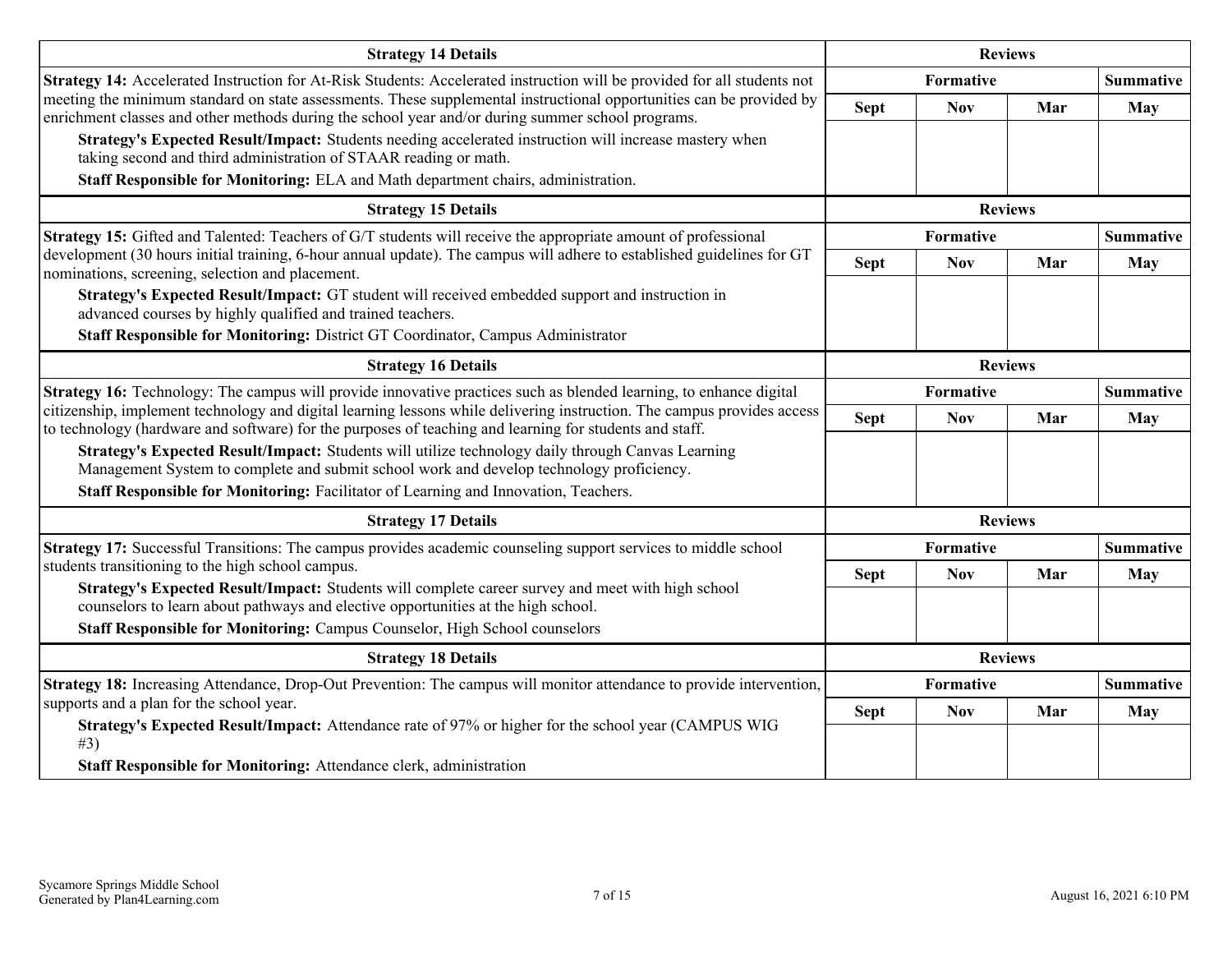| <b>Strategy 19 Details</b>                                                                                                                |             | <b>Reviews</b>   |     |            |
|-------------------------------------------------------------------------------------------------------------------------------------------|-------------|------------------|-----|------------|
| <b>Strategy 19:</b> DAEP: The campus will monitor performance data of students served in the DAEP including student                       |             | <b>Formative</b> |     | Summative  |
| groups served, attendance rates, pre- post- assessment results, dropout rates, graduation rates and recidivism rates.                     | <b>Sept</b> | Nov.             | Mar | <b>May</b> |
| Strategy's Expected Result/Impact: Students in DAEP will not fall behind academically and will transition<br>successfully back to campus. |             |                  |     |            |
| Staff Responsible for Monitoring: DAEP Supervisor, home campus administrator and counselor                                                |             |                  |     |            |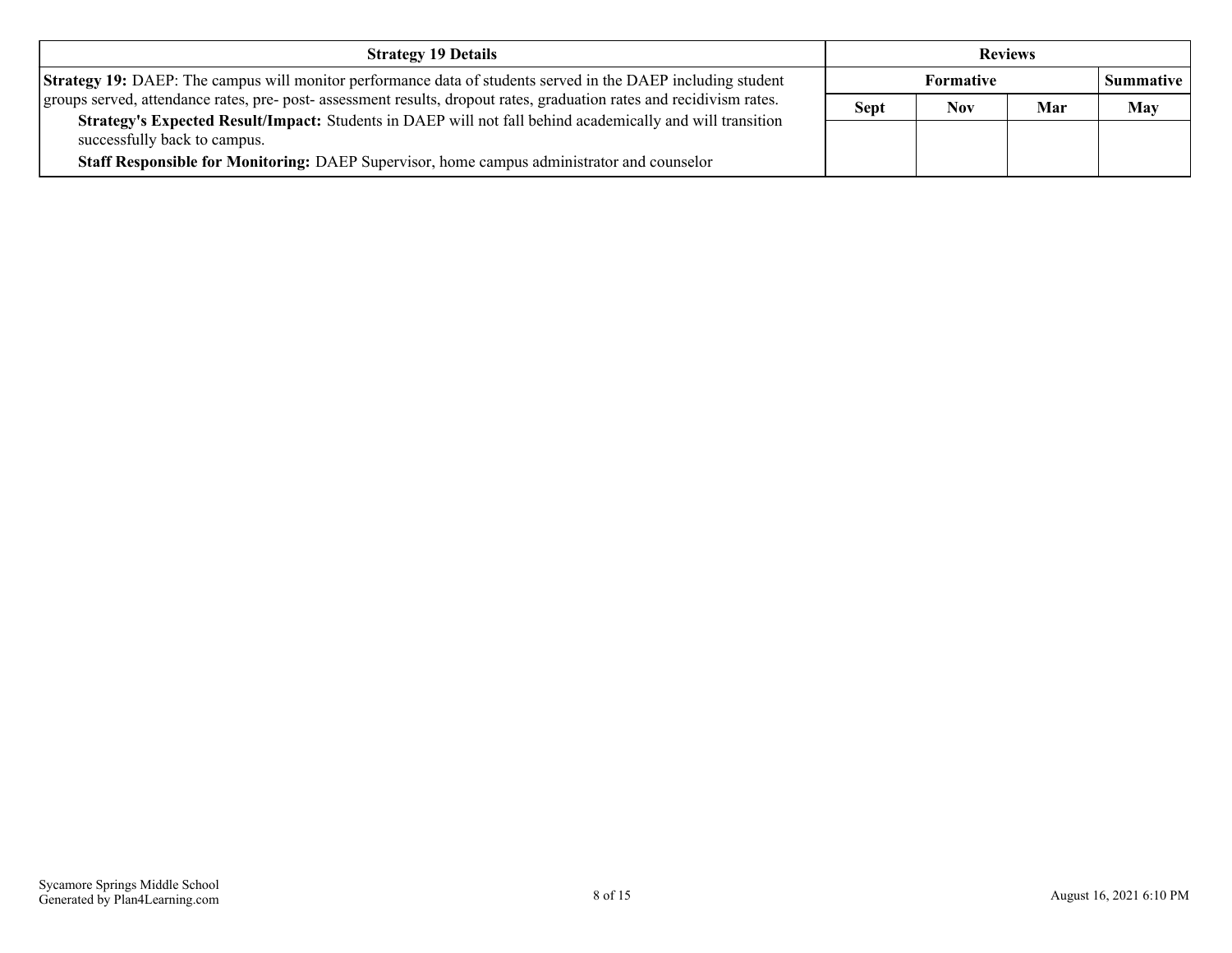<span id="page-8-0"></span>**Goal 2:** Staff Quality, Recruitment, and Retention:

Support the vision and mission of the district by placing a Life Changer in every position.

**Performance Objective 1:** The campus will hire high-quality staff, highly qualified paraprofessionals and develop, empower and sustain leaders who are committed to the vision and mission of the district.

**Evaluation Data Sources:** Paraprofessional Compliance Report, TEA Equity Plan, Retention Reports, ADDS data, Increased Student Achievement

| <b>Strategy 1 Details</b>                                                                                                                                                                                   | <b>Reviews</b>   |            |     |                  |
|-------------------------------------------------------------------------------------------------------------------------------------------------------------------------------------------------------------|------------------|------------|-----|------------------|
| <b>Strategy 1:</b> Attract/Retain Staff: The campus will attract and retain highly qualified teachers for instruction and                                                                                   | <b>Formative</b> |            |     | <b>Summative</b> |
| intervention/tutorials. The teacher mentoring system will be used to support and retain teachers.<br>Strategy's Expected Result/Impact: Campus will work with HR to ensure high quality teachers are hired. | <b>Sept</b>      | <b>Nov</b> | Mar | <b>May</b>       |
|                                                                                                                                                                                                             |                  |            |     |                  |
| <b>Staff Responsible for Monitoring: Principal</b>                                                                                                                                                          |                  |            |     |                  |
| <b>Strategy 2 Details</b>                                                                                                                                                                                   | <b>Reviews</b>   |            |     |                  |
| Strategy 2: Professional Development: The campus will provide information and access to professional development                                                                                            | <b>Formative</b> |            |     | <b>Summative</b> |
| for teachers, administrators, paraprofessionals, and other staff as needed.                                                                                                                                 | <b>Sept</b>      | <b>Nov</b> | Mar | <b>May</b>       |
| Strategy's Expected Result/Impact: PD offerings will align with teacher needs and will be provided<br>ongoing support during PLC.                                                                           |                  |            |     |                  |
| <b>Staff Responsible for Monitoring: Principal</b>                                                                                                                                                          |                  |            |     |                  |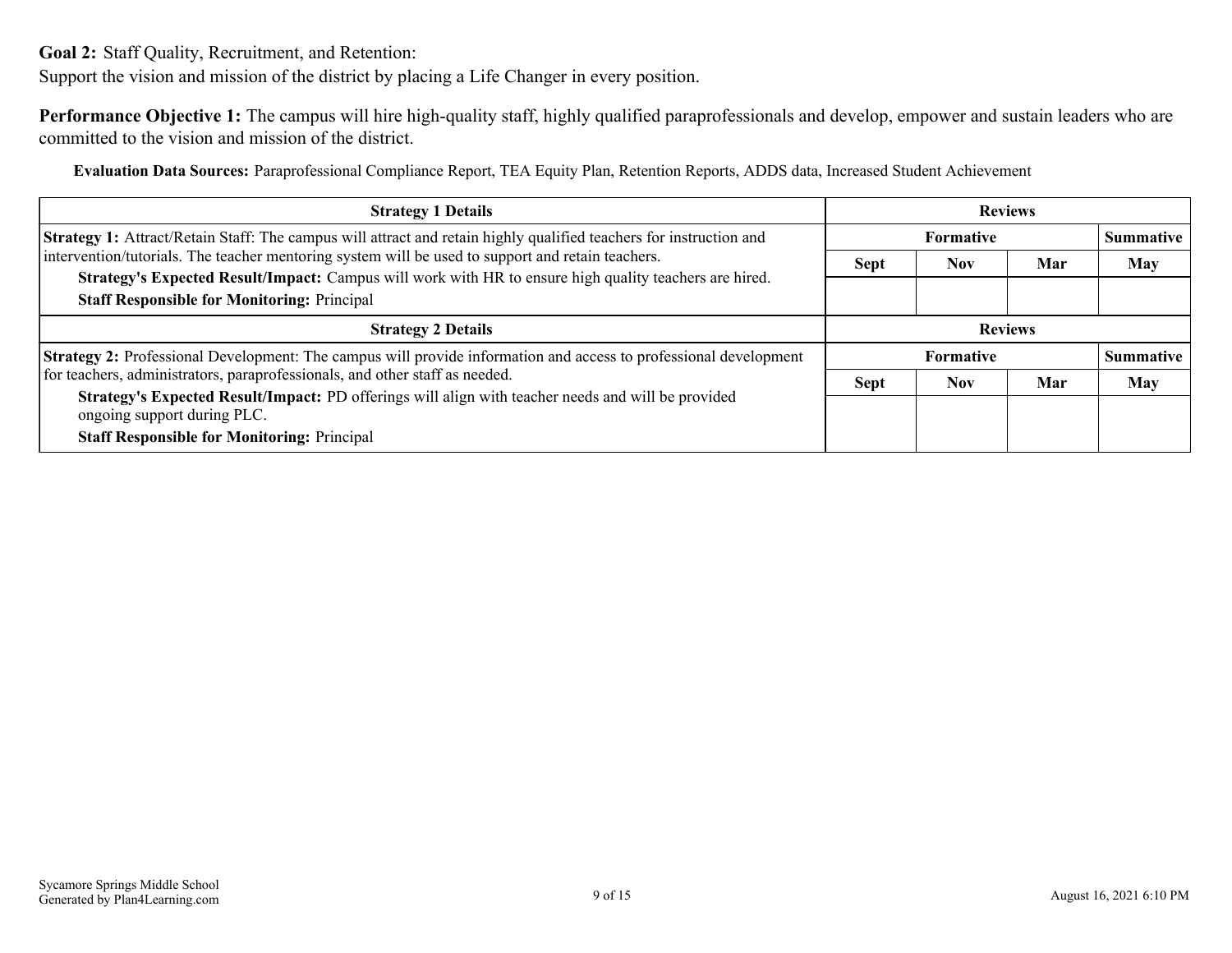<span id="page-9-0"></span>**Goal 3:** School Culture, Communication, and Compliance:

All students will be educated in a safe environment that promotes collaborative and positive communication within the organization that effectively and efficiently manages operational, programmatic, and fiscal compliance.

**Performance Objective 1:** The campus will ensure campus/district safety, engage parents and families in frequent and ongoing communications, and utilize fiscal transparency.

**Evaluation Data Sources:** Incident Reports, Budgets, Communications, Surveys

| <b>Strategy 1 Details</b>                                                                                                                                                                                                                                                                                                                                                                  | <b>Reviews</b>   |            |     |                  |
|--------------------------------------------------------------------------------------------------------------------------------------------------------------------------------------------------------------------------------------------------------------------------------------------------------------------------------------------------------------------------------------------|------------------|------------|-----|------------------|
| <b>Strategy 1:</b> Goal Setting (CNA/CIP): The campus has an established site-based decision making committee that                                                                                                                                                                                                                                                                         | <b>Formative</b> |            |     | <b>Summative</b> |
| focuses on the campus improvement planning process, and carries out responsibilities such as, but not limited to, the<br>campus calendar, professional development plans, budgets, accountability requirements, drop-out and attendance rates,<br>Federal/state requirements, etc.<br>Strategy's Expected Result/Impact: Campus Advisory Committee meetings will maintain agendas, sign-in | <b>Sept</b>      | Nov.       | Mar | <b>May</b>       |
| sheets and meeting notes.<br><b>Staff Responsible for Monitoring: Principal</b>                                                                                                                                                                                                                                                                                                            |                  |            |     |                  |
| <b>Strategy 2 Details</b>                                                                                                                                                                                                                                                                                                                                                                  | <b>Reviews</b>   |            |     |                  |
| <b>Strategy 2:</b> Fiscal Compliance: To increase program effectiveness, eliminate duplication, and reduce fragmentation of                                                                                                                                                                                                                                                                | Formative        |            |     | <b>Summative</b> |
| instructional programs, the campus will coordinate with the district in regards to budgets and federal (TI, TII, TIII,<br>TIV), state (SCE, SAMP), and local funds to provide appropriate programs, instruction, and services to all students<br>while maximizing the impact of available resources.                                                                                       | <b>Sept</b>      | Nov.       | Mar | <b>May</b>       |
| Strategy's Expected Result/Impact: Campus will ensure efficient use of budget and align expenditures to<br>student needs.                                                                                                                                                                                                                                                                  |                  |            |     |                  |
| <b>Staff Responsible for Monitoring: Principal</b>                                                                                                                                                                                                                                                                                                                                         |                  |            |     |                  |
| <b>Strategy 3 Details</b>                                                                                                                                                                                                                                                                                                                                                                  | <b>Reviews</b>   |            |     |                  |
| <b>Strategy 3:</b> Public Meeting: The campus holds an annual public meeting upon receipt of campus ratings from the Texas                                                                                                                                                                                                                                                                 | <b>Formative</b> |            |     | <b>Summative</b> |
| Education Agency regarding performance and the campus improvement plan.<br>Strategy's Expected Result/Impact: Campus will maintain an updated CIP and post to the campus website.<br><b>Staff Responsible for Monitoring: Principal</b>                                                                                                                                                    | <b>Sept</b>      | <b>Nov</b> | Mar | <b>May</b>       |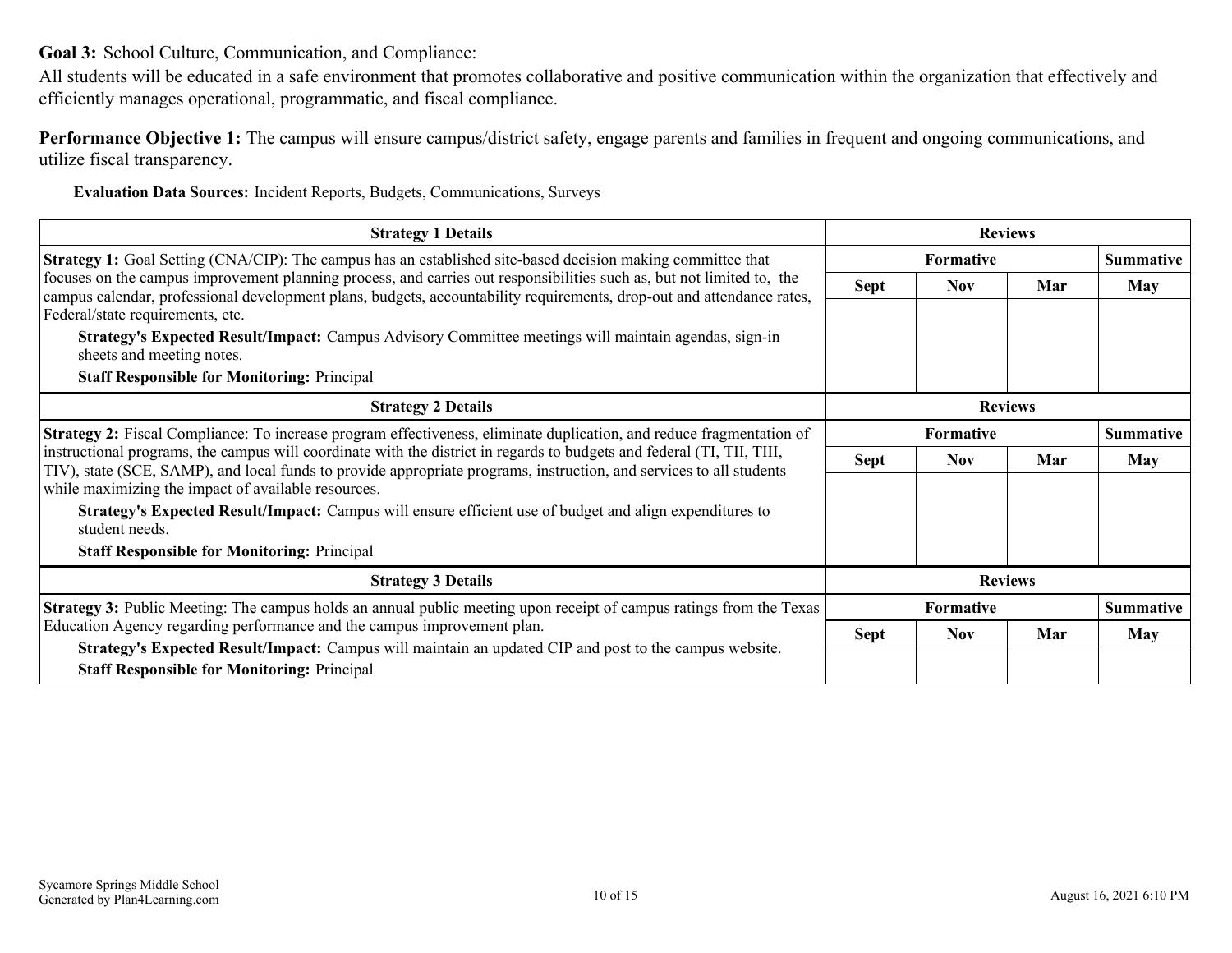| <b>Reviews</b> |            |     |                  |
|----------------|------------|-----|------------------|
|                | Formative  |     | <b>Summative</b> |
| <b>Sept</b>    | <b>Nov</b> | Mar | <b>May</b>       |
|                |            |     |                  |
|                |            |     |                  |
|                |            |     |                  |
|                |            |     |                  |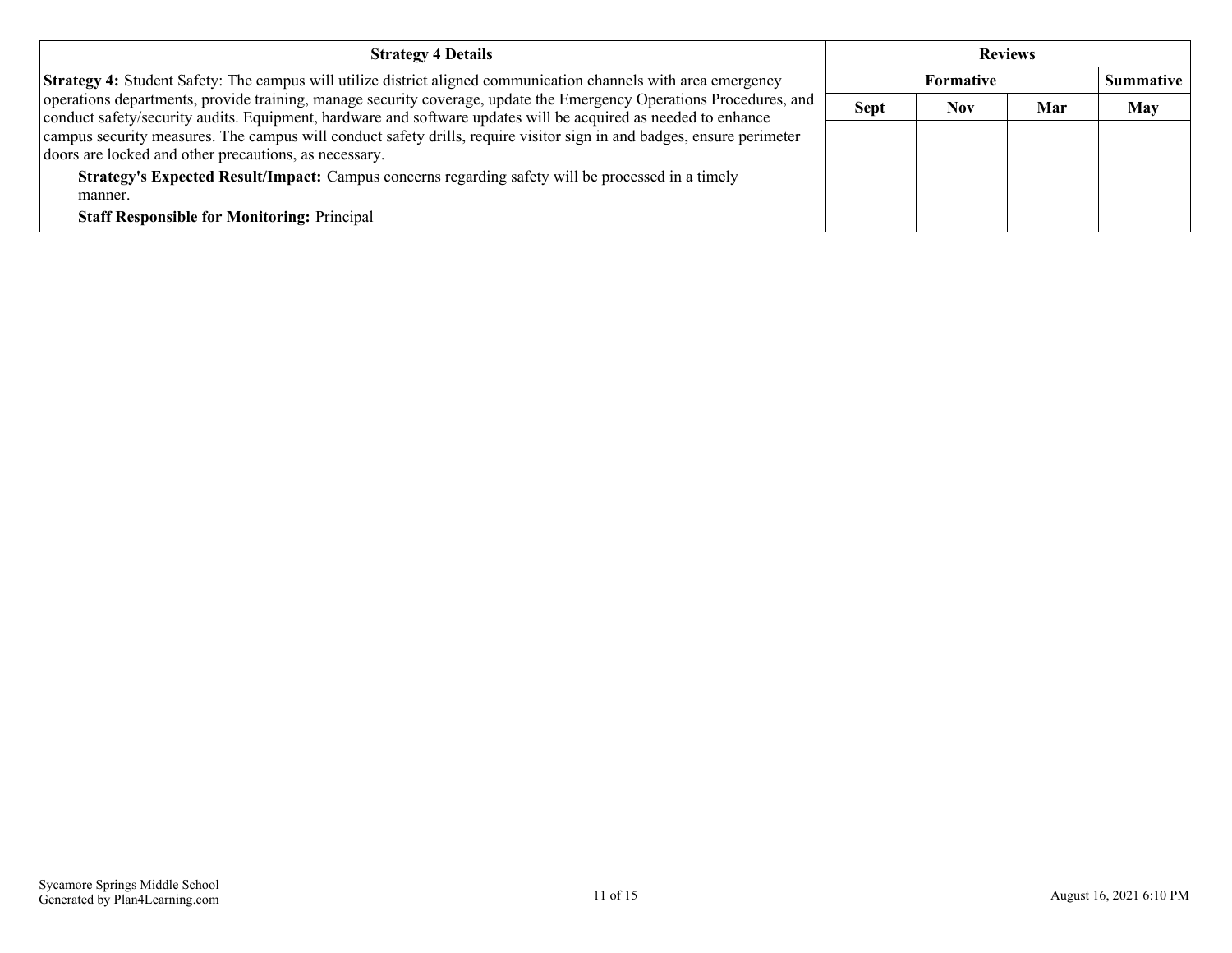<span id="page-11-0"></span>**Goal 4:** Social-Emotional, Mental, and Health Wellness:

DSISD will support and enhance students' social and emotional skills, attitudes, relationships, academic performance, and perceptions of classroom and school climate through comprehensive social-emotional/counseling and health wellness programs designed to address student needs.

**Performance Objective 1:** Promote social-emotional, mental, and health wellness for all students by increasing access to developed responsive support services as measured by surveys and feedback from students, parents, and staff.

**Evaluation Data Sources:** Survey data, response plans, counselor/MHP support data/MTSS operational reports,

| <b>Strategy 1 Details</b>                                                                                                                                                                                                                                 | <b>Reviews</b> |            |                |                  |
|-----------------------------------------------------------------------------------------------------------------------------------------------------------------------------------------------------------------------------------------------------------|----------------|------------|----------------|------------------|
| <b>Strategy 1:</b> Early Intervention: The campus will follow the district provided comprehensive school counseling program                                                                                                                               |                | Formative  |                | <b>Summative</b> |
| and guidance services to support identified student needs regarding early mental health intervention, suicide prevention,<br>dating violence, conflict resolution, use of tobacco, and drug/violence prevention/intervention. The district will integrate | <b>Sept</b>    | <b>Nov</b> | Mar            | <b>May</b>       |
| best practices on positive behavior interventions and support, grief-informed and trauma-informed care.                                                                                                                                                   |                |            |                |                  |
| Strategy's Expected Result/Impact: Students will receive services and interventions related to their<br>presented needs. Social, emotional, and academic growth will result in this responsive approach.                                                  |                |            |                |                  |
| Staff Responsible for Monitoring: Principal, Counselor and Nurse                                                                                                                                                                                          |                |            |                |                  |
| <b>Strategy 2 Details</b>                                                                                                                                                                                                                                 | <b>Reviews</b> |            |                |                  |
| <b>Strategy 2:</b> Addressing Abuse: The campus will adhere to the district policy addressing sexual abuse, sex trafficking,                                                                                                                              | Formative      |            |                | <b>Summative</b> |
| and other maltreatment of children which includes methods for staff, student and parent awareness including prevention<br>techniques and warning signs of victims, actions for the safety and counseling of the victims and CPS reporting by staff        | <b>Sept</b>    | <b>Nov</b> | Mar            | <b>May</b>       |
| and administrators.                                                                                                                                                                                                                                       |                |            |                |                  |
| Strategy's Expected Result/Impact: The campus will equip staff and all stakeholders, as reasonable and<br>necessary, with professional development to assist with understanding, identifying, and responding to child<br>maltreatment.                    |                |            |                |                  |
| <b>Staff Responsible for Monitoring: Principal, Counselor and Nurse</b>                                                                                                                                                                                   |                |            |                |                  |
| <b>Strategy 3 Details</b>                                                                                                                                                                                                                                 |                |            | <b>Reviews</b> |                  |
| <b>Strategy 3:</b> Anti-Bullying: The campus will ensure that the discipline management program provides for prevention,                                                                                                                                  |                | Formative  |                | <b>Summative</b> |
| intervention, and education concerning unwanted physical and/or verbal aggression, sexual harassment, cyber-bullying,<br>bullying harassment on campus, school grounds, and in school vehicles. The district maintains an anti-bullying policy            | <b>Sept</b>    | <b>Nov</b> | Mar            | <b>May</b>       |
| and will increase student awareness of the tip line.                                                                                                                                                                                                      |                |            |                |                  |
| Strategy's Expected Result/Impact: Bullying referrals will decrease as a result of the bullying protocols<br>and policy adherence by students and staff.                                                                                                  |                |            |                |                  |
| <b>Staff Responsible for Monitoring: Principal and Counselor</b>                                                                                                                                                                                          |                |            |                |                  |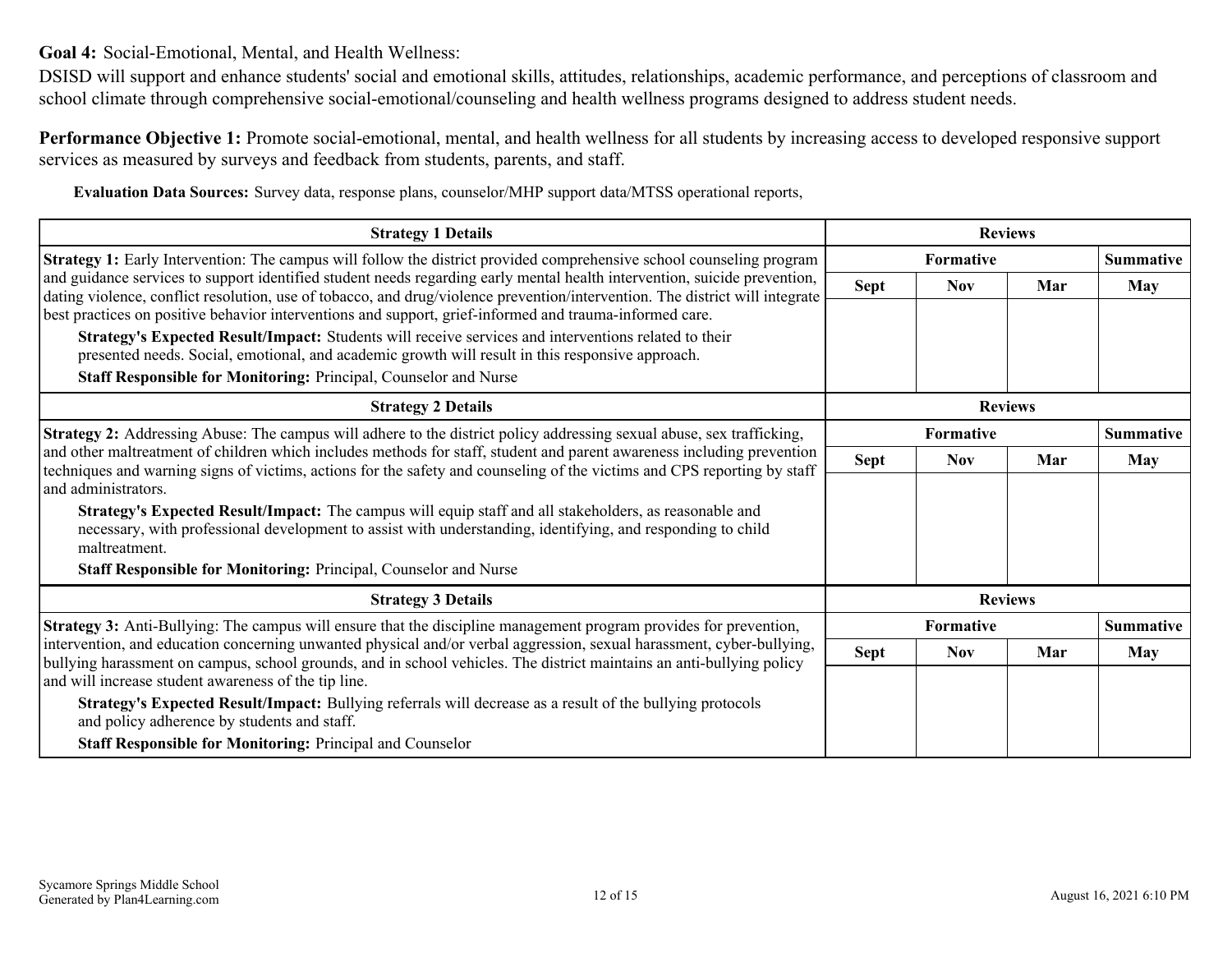| <b>Strategy 4 Details</b>                                                                                                                                                                        | <b>Reviews</b> |                  |     |                  |  |
|--------------------------------------------------------------------------------------------------------------------------------------------------------------------------------------------------|----------------|------------------|-----|------------------|--|
| Strategy 4: SEL: Build capacity with teacher professional development of SEL and additional professional counseling                                                                              |                | Formative        |     | <b>Summative</b> |  |
| support within the district to address instructional loss, isolation, and anticipated increase in emotional distress as a<br>result of the pandemic. The campus utilizes LEAD as an SEL program. | <b>Sept</b>    | <b>Nov</b>       | Mar | May              |  |
| Strategy's Expected Result/Impact: Data showing increases in student sense of belonging, resilience, and<br>self-awareness skills. Academic achievement will increase.                           |                |                  |     |                  |  |
| <b>Staff Responsible for Monitoring: Principal and Counselor</b>                                                                                                                                 |                |                  |     |                  |  |
| <b>Strategy 5 Details</b>                                                                                                                                                                        |                | <b>Reviews</b>   |     |                  |  |
| <b>Strategy 5:</b> SEL: Follow the district created TEKS-aligned comprehensive counseling curriculum that includes                                                                               |                | <b>Formative</b> |     | <b>Summative</b> |  |
| supports for elementary and secondary campuses.                                                                                                                                                  | <b>Sept</b>    | <b>Nov</b>       | Mar | May              |  |
| Strategy's Expected Result/Impact: Utilization of social-emotional curriculum supports within lesson<br>design. Learner growth as indicated through surveys.                                     |                |                  |     |                  |  |
| <b>Staff Responsible for Monitoring: Principal</b>                                                                                                                                               |                |                  |     |                  |  |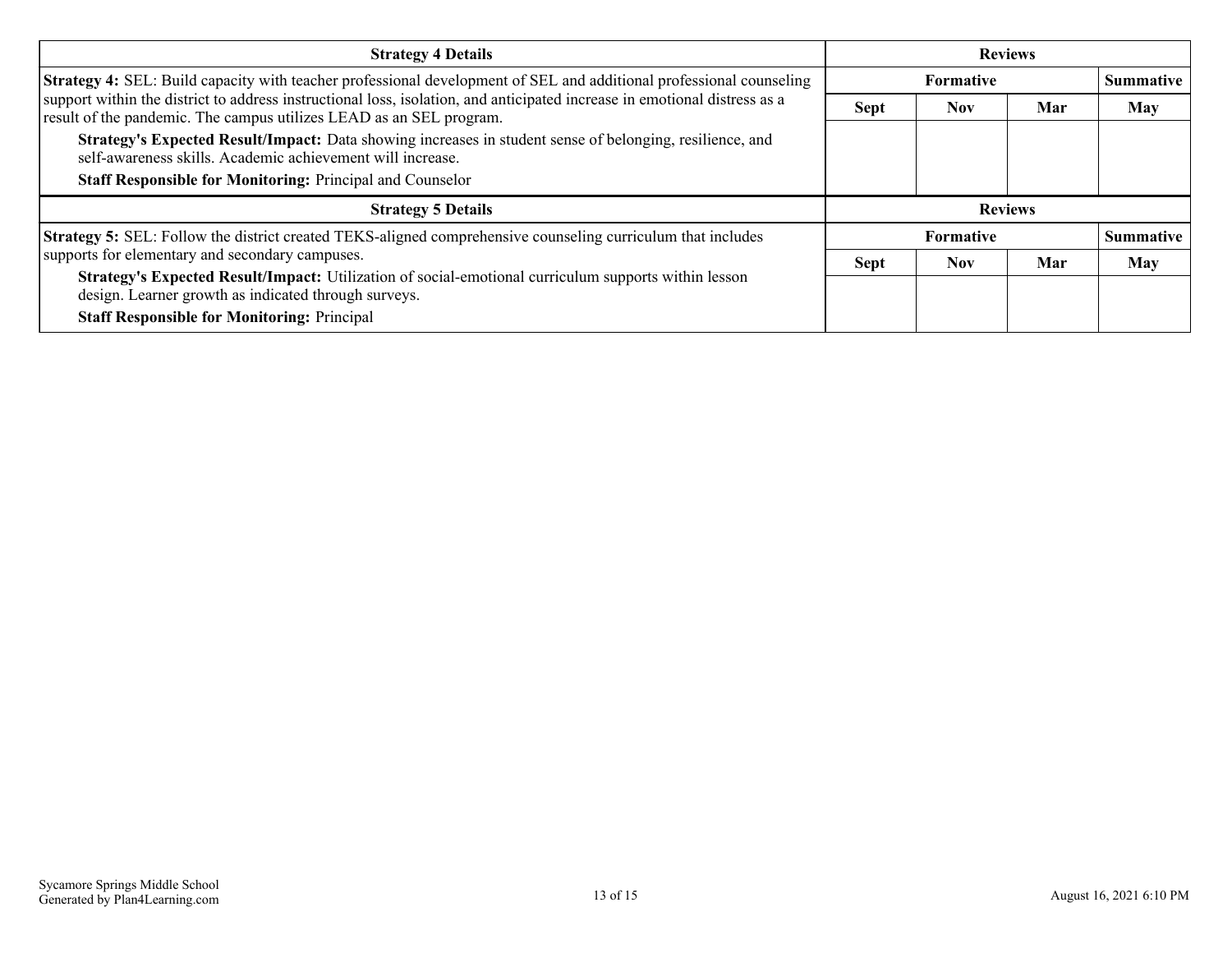### <span id="page-13-0"></span>**Goal 5:** Parent Engagement:

DSISD will increase parent engagement and stakeholder involvement at both the campus and district level by making families feel welcomed through building meaningful connections and increased communication throughout the district and on all campuses.

**Performance Objective 1:** An increase in parental engagement through participation in campus/district events, positive connections to campus/district with an increase in overall communication throughout the district.

**Evaluation Data Sources:** Culture/Climate Survey results, sign-in sheets for district/campus events.

| <b>Strategy 1 Details</b>                                                                                                                                                                                                              | <b>Reviews</b>   |            |     |                  |
|----------------------------------------------------------------------------------------------------------------------------------------------------------------------------------------------------------------------------------------|------------------|------------|-----|------------------|
| Strategy 1: Parent and Family Engagement: The campus will educate and inform families about campus/district                                                                                                                            | <b>Formative</b> |            |     | <b>Summative</b> |
| programs and services prior to the event to build capacity, understanding, and importance of parent and family<br>engagement. A variety of communication methods will be used, in a language that parent can understand, including,    | <b>Sept</b>      | <b>Nov</b> | Mar | <b>May</b>       |
| but not limited to websites/social media, emails, school marquee, local newspaper communications, meet the teacher<br>night, open house, report card pickup, parent/guardian meetings, etc.                                            |                  |            |     |                  |
| Strategy's Expected Result/Impact: Increased participation in events and programs noted in sign-in sheets.<br>Use of climate/culture survey data along with website analytics will support feedback on implementation.                 |                  |            |     |                  |
| <b>Staff Responsible for Monitoring: Principal</b>                                                                                                                                                                                     |                  |            |     |                  |
| <b>Strategy 2 Details</b>                                                                                                                                                                                                              | <b>Reviews</b>   |            |     |                  |
| Strategy 2: Communicating Student Achievement to Parents: The campus will provide consistent, timely, and accurate                                                                                                                     | <b>Formative</b> |            |     | <b>Summative</b> |
| communication to parents on individual student achievement data through a variety of methods such as, but not limited<br>to student work samples, progress report updates, report cards, parent-teacher conferences, phone calls, etc. | <b>Sept</b>      | <b>Nov</b> | Mar | <b>May</b>       |
| Strategy's Expected Result/Impact: Increased partnerships with parents and families and an increase in<br>student achievement and supporting the whole child.                                                                          |                  |            |     |                  |
| <b>Staff Responsible for Monitoring: Principal</b>                                                                                                                                                                                     |                  |            |     |                  |